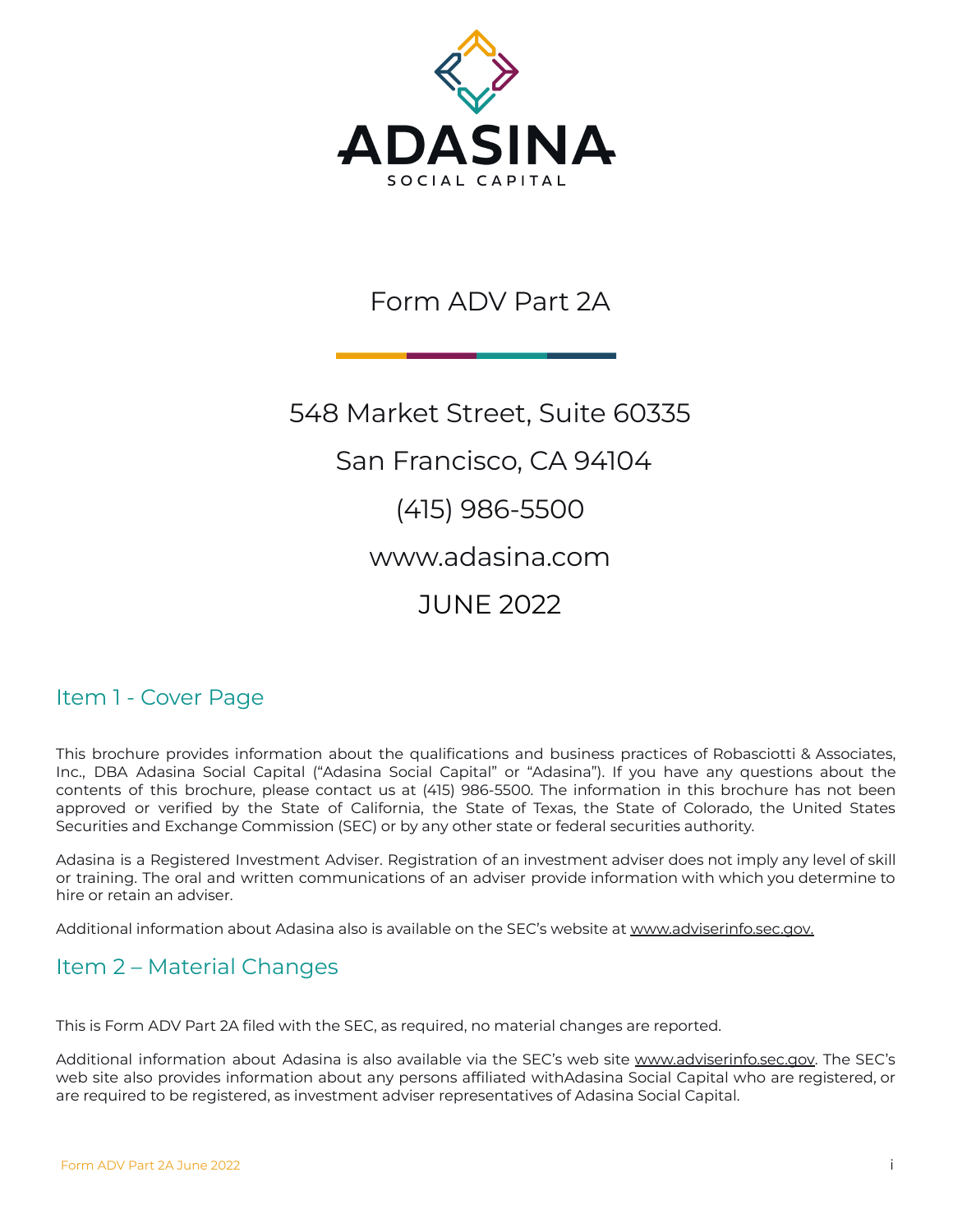

# <span id="page-1-0"></span>Item 3 – Table of Contents

| Item 1 - Cover Page                                                  |                 |
|----------------------------------------------------------------------|-----------------|
| Item 2 - Material Changes                                            |                 |
| Item 3 - Table of Contents                                           | 1               |
| Item 4 - Advisory Business                                           | 2               |
| Item 5 - Fees and Compensation                                       | 3               |
| Item 6 - Performance-Based Fees and Side-By-Side Management          | 5               |
| Item 7 - Types of Clients                                            | 5               |
| Item 8 - Methods of Analysis, Investment Strategies and Risk of Loss | 5               |
| Item 9 - Disciplinary Information                                    | 7               |
| Item 10 - Other Financial Industry Activities and Affiliations       | 7               |
| Item 11 - Code of Ethics                                             | 8               |
| Item 12 - Brokerage Practices                                        | 9               |
| Item 13 - Review of Accounts                                         | 10 <sup>°</sup> |
| Item 14 - Client Referrals and Other Compensation                    | 10 <sup>°</sup> |
| Item 15 - Custody                                                    | 10 <sup>°</sup> |
| Item 16 - Investment Discretion                                      | 10 <sup>°</sup> |
| Item 17 - Voting Client Securities                                   | 11.             |
| Item 18 - Financial Information                                      | 11              |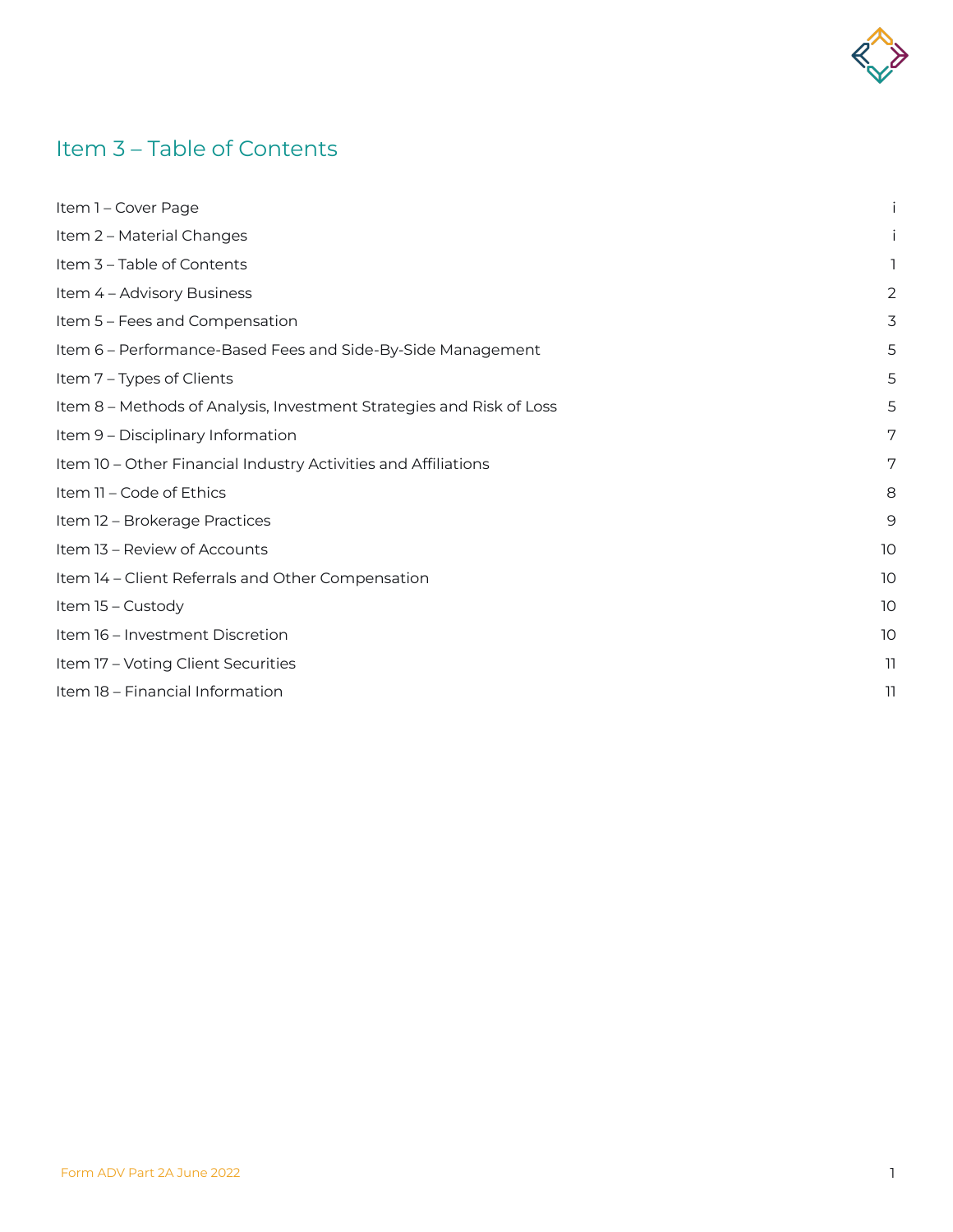

# Item 4 – Advisory Business

- A. Robasciotti and Associates, Inc. was established in July 2004 by Rachel J. Robasciotti. As of July 1, 2020, the firm began doing business under the name Adasina Social Capital. The firm's principal owners are Rachel J. Robasciotti and Maya Philipson; its main office is located in San Francisco, California. Either of the principal owners may be reached via the contact information found on the cover page of this brochure.
- B. Adasina Social Capital offers services to two main types of clients; (i) institutions to whom we offer institutional investment advisory services (including sub-advisor and model management services), and (ii) individuals to whom we offer limited client investment management and financial consulting services. See Item 7.

#### **INSTITUTIONAL ADVISORY SERVICES**

Sub-Advisory Services: Exchange Traded Fund ("ETF")

Adasina Social Capital is the sponsor and investment sub-adviser to the Adasina Social Capital All Cap Global ETF, an exchange traded fund that was created by Adasina in 2020 (the "ETF"). The ETF is registered with the U.S. Securities and Exchange Commission pursuant to the Investment Company Act of 1940, as amended. Investors are provided a copy of the ETF prospectus containing a complete disclosure of its organization, investment strategy, management and fee structure at the time they invest.

The ETF offers investors a global, all-cap portfolio that allows investors to align their portfolios with social justice values. The fund uses community-sourced impact data to set the standards for how publicly traded companies participate in gender, racial, economic, and climate justice.

Sub-Advisory and Model Management Services: Separately Managed Account ("SMA") Adasina Social Capital is the sub-adviser, or model manager, of SMA strategies, that allows investors to align their portfolios with social justice values. Adasina generally limits its investment portfolios to domestic and international public equities and domestic fixed income securities. Adasina may use other securities as well to help diversify a portfolio when applicable.

All SMA strategies offered via a second or third-party firm are memorialized in a contracted agreement between the firms.

#### **INDIVIDUAL CLIENT SERVICES**

Adasina Social Capital relies upon the information received from its client or from the client's other professional advisors, and is not required to independently verify such information. Clients must promptly notify us of any change in their financial situation or investment objectives that would necessitate a review or revision by our advisors of the client's portfolio or plan. Individual clients execute an Investment Management Agreement and/or a Financial Consulting Agreement, with a separate fee arrangement (discussed in Section 5). Financial consulting fees may be billed separately from investment management fees.

Individual Client Service - Investment Management

Based upon client circumstances, and in accordance with client financial objectives, risk tolerance, and social justice values, we provide direct discretionary management of investment accounts, including:

- Education regarding investment instruments and strategies, investment strategy creation, selection of sub-advisors;
- Socially Responsible Investment (SRI) values clarification;
- Determination of appropriate asset allocation; and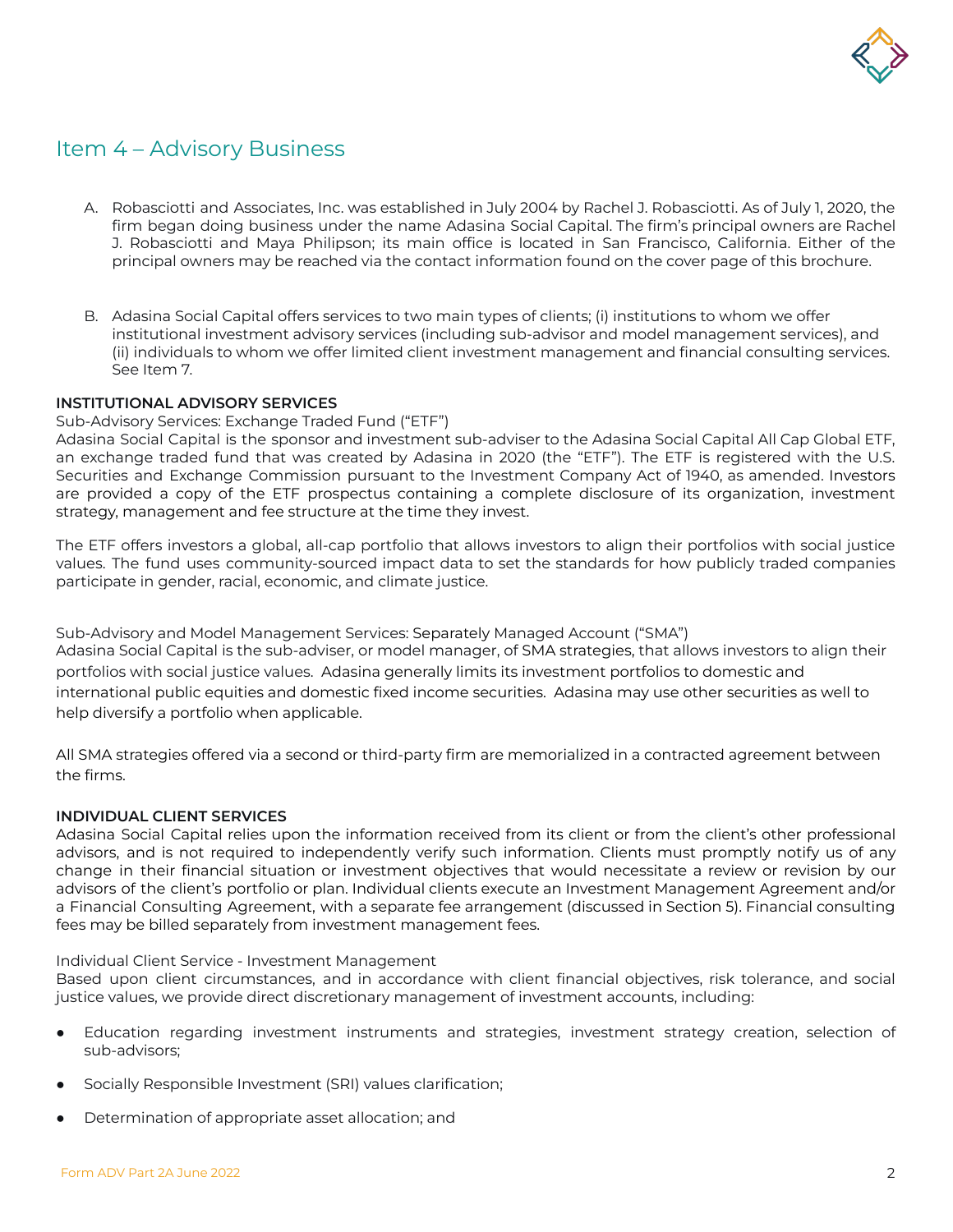

Ongoing account management (clients may identify any investment restrictions to be placed on their account(s).

Individual Client Service - Financial Consulting

Consultations regarding financial topics provided on an hourly or flat fee basis, and can include, but are not limited to:

- Cash flow;
- Risk assessment;
- Values aligned investment strategy creation; and
- Capital needs analysis (goal funding).
- Adasina Social Capital does not sponsor or act as the investment advisor to any "wrap fee" program.

#### Individual Client Service - Fiduciary Status

When Adasina provides investment advice to clients regarding their investment accounts, including their retirement plan account or individual retirement account, we are fiduciaries within the meaning of certain state and federal laws such as the Employee Retirement Income Security Act (ERISA) and/or the Internal Revenue Code and the regulations of the U.S. Securities and Exchange Commission (SEC), as applicable. These regulations require us to act in the client's best interest and not put our interests ahead of those of the client. Under these provisions, we must:

- Meet a professional standard of care when making investment recommendations;
- Never put our financial interests ahead of clients when making recommendations;
- Avoid misleading statements about conflicts of interest, fees, and investments;
- Follow policies and procedures designed to ensure that we give advice that is in the best interest of the client;
- Charge no more than is reasonable for our services; and
- Give clients basic information about conflicts of interest.

#### **As of December 31, 2021, we manage:**

Assets Under Advisement:

\$87,000,000 in sub-advised assets

Assets Under Management:

- \$44,000,000 in discretionary client assets; and
- \$0 in non-discretionary client assets.

### Item 5 – Fees and Compensation

Compensation to Adasina Social Capital occurs via the following:

#### **INSTITUTIONAL ADVISORY FEES**

Adasina Social Capital receives administrative and operating fees in connection with serving as the sub-advisor, or model manager of a product or strategy. These fees may include sub-advisory fees as well as investment advisory and portfolio management fees. In addition, Adasina receives compensation as an ETF sponsor, which means that we pay the administrative and operational costs of the ETF and receive the net revenue from the expenses charged to the fund.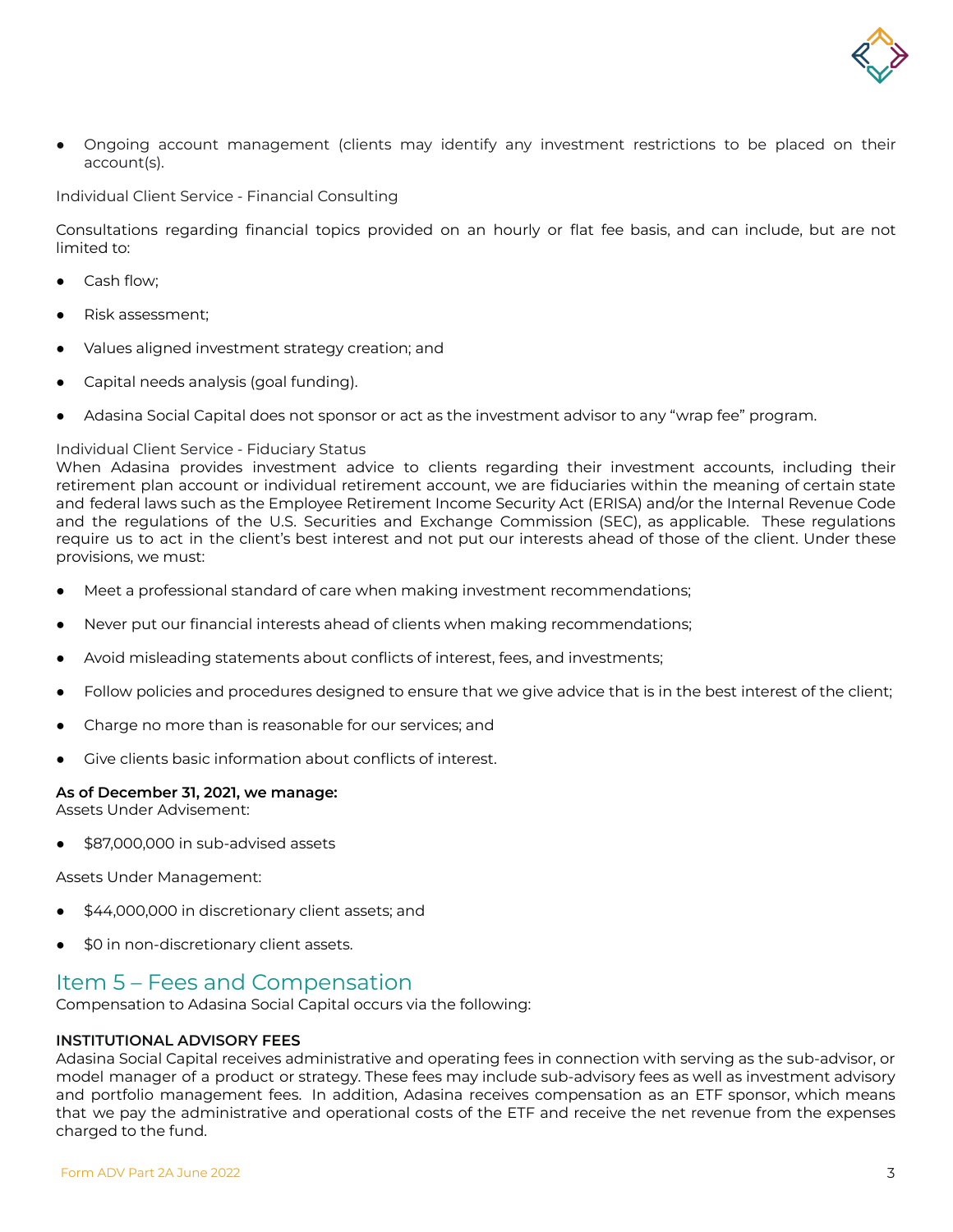

#### **INDIVIDUAL CLIENT SERVICES FEES**

Investment Management

Adasina Social Capital charges a tiered annual fee for its investment management services, prorated and payable monthly in advance. Unless otherwise negotiated between the firm and the client, the annual fee is calculated according to the following standard fee schedule below. Note that fees on assets above \$25,000,000 may be negotiated, and may change on a client by client basis.

| Value of Account Assets                                   | Annual<br>Rate |
|-----------------------------------------------------------|----------------|
| On client assets above \$20,000,000                       | 0.20 %         |
| On client assets between \$10,000,000 and<br>\$20,000,000 | 0.40 %         |
| On client assets between \$5,000,000 and<br>\$10,000,000  | 0.60%          |
| On client assets between \$1,000,000 and<br>\$5,000,000   | 0.80%          |
| On client assets up to \$1,000,000                        | $\%$           |

Fixed fees for financial consulting services may range between \$1,000 and \$50,000; the hourly rate may range between \$385 to \$500 per hour. Under certain limited conditions, fees may be negotiable.

- A. Fee billing and payment occurs as follows:
	- Institutional Advisory Fees
		- **○** Fees for sub-advisory services are charged directly to the investors in the strategy, and are remitted to Adasina Social Capital via the product sponsor.
	- **●** Individual Client Services Fees
		- **○** Investment Management
			- **■** Fees for investment management are billed monthly in advance and are debited directly from investment accounts.
		- **○** Financial Consulting (Hourly & Fixed Fee)
			- **■** Fees for financial consulting are billed via invoice, consistent with the contracted services.
- B. Adasina Social Capital does not receive commissions or third-party payments of any kind, other than any fees and compensation disclosed above. Item 12 of this brochure describes the factors that Adasina considers in selecting a broker-dealer for client transactions and determining the reasonableness of their compensation (e.g., commissions). In connection with Individual client services, investment accounts may incur separate fees and expenses that are charged by mutual funds and/or exchange traded funds, as well as money managers (disclosed in a fund prospectus or strategy fact sheet). In addition, investment accounts may also incur separate transaction costs or administration fees from custodian or brokerage firms (generally disclosed in a firm's schedule of fees).
- C. The specific manner in which fees are charged for Individual client services is established in a client's written agreement with Adasina. Investment management fees must be paid monthly in advance; these fees are debited directly from a client's account(s). If assets are deposited into or withdrawn from a client's account after the inception of a billing period, and depending upon the timing or size of such withdrawal or deposit, the fee payable with respect to such assets may not necessarily be adjusted or prorated based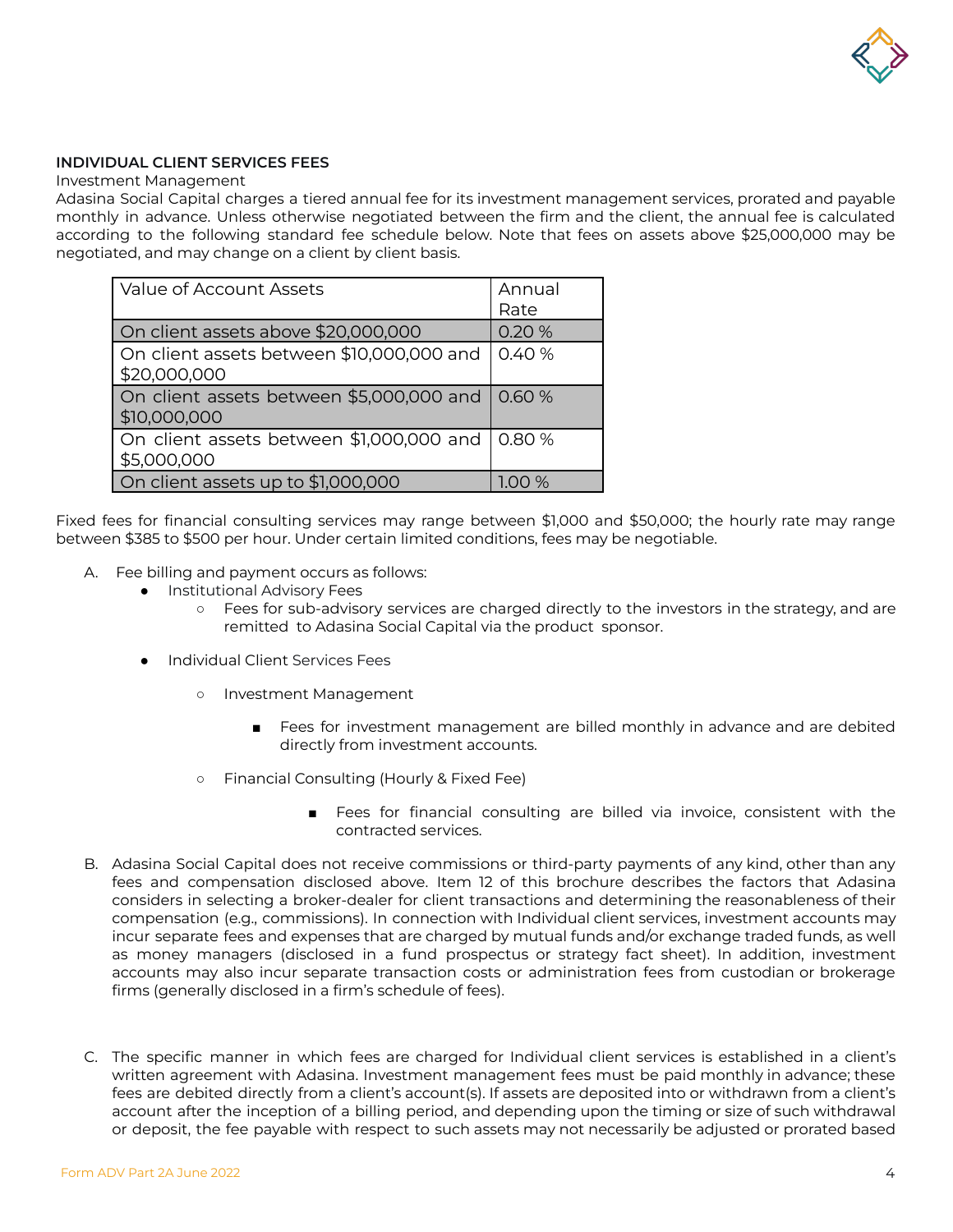

on the number of days remaining in the billing period. Accounts initiated or terminated during a calendar month will be charged a prorated fee. Upon termination of an investment account, any prepaid, unearned fees will be promptly refunded. As a courtesy, we ask that our clients put refund requests in writing.

D. Adasina Social Capital does not accept third-party compensation in the form of commission, 12b-1 fees, asset-based sales charges, or service fees for the sale of securities or other investment products. As the sponsor and portfolio manager of various ETF and SMA strategies, Adasina is entitled to some or all the fees from the strategies; Adasina may receive these fees in addition to Individual client service investment management fees clients pay to Adasina as an individual client of the Firm. Thus, Adasina has a conflict of interest whenever it recommends an investment in a managed strategy or makes a discretionary investment on behalf of a Firm client.

### <span id="page-5-0"></span>Item 6 – Performance-Based Fees and Side-By-Side Management

Adasina Social Capital does not charge any performance-based fees (fees based on a share of capital gains on or capital appreciation in client accounts).

## <span id="page-5-1"></span>Item 7 – Types of Clients

#### **INSTITUTIONAL ADVISORY SERVICES**

Adasina Social Capital generally provides institutional asset advisory services primarily to RIA's, ETF Trusts, corporations, banks, custodians, and other accredited investors.

#### **INDIVIDUAL CLIENT SERVICES**

Adasina generally provides services primarily to individuals, families, charitable organizations, corporations, businesses, and trusts. Adasina imposes a minimum investment account balance of \$1,000,000 per client relationship. However, we may accept clients with smaller portfolios, on a case by case basis.

### <span id="page-5-2"></span>Item 8 – Methods of Analysis, Investment Strategies, and Risk of Loss

A. Investment advice provided is based, primarily, upon long-term investment strategies. Adasina Social Capital develops, for Individual clients, asset allocation(s) for each account that may use several different asset classes as doing so may reduce portfolio risk (or volatility) over the long-run. Adasina works primarily with socially responsible investors, most of whom screen investments using a set of non-financial criteria ("the Adasina Social Justice Investing Criteria"), a data-driven set of investment standards that guides investment selection to reflect social justice values and support progressive movements for change. This Criteria is developed in partnership with social justice movements, and is used to create investment screens as well as cross-sector campaigns that advance racial, gender, economic, and climate justice.

While investment strategies are designed to potentially produce the highest possible return for a given level of risk, it is not possible to guarantee that an investment objective or goal will be achieved. Investing in securities involves risk of loss that clients should be prepared to bear.

B. Investment theory and historical capital market return data suggest that, over long periods of time, there is a relationship between the level of risk assumed and the level of return that can be expected from an investment. In general, higher risk (or volatility) is associated with higher returns and lower risk is associated with lower expected returns. In addition, values-aligned (i.e ESG and social justice investing) investors may also receive returns that differ significantly from the return of the overall financial market,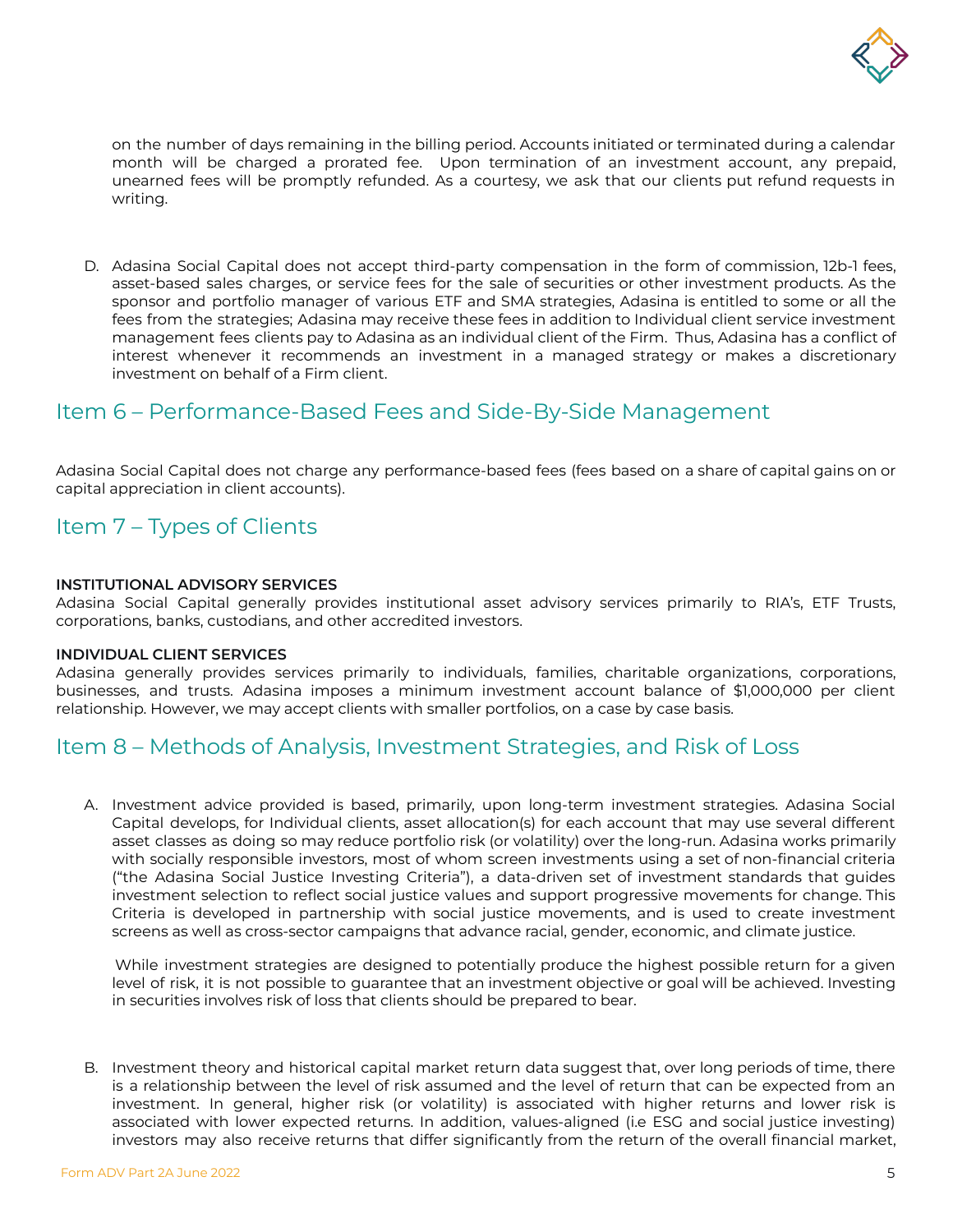

given the additional screening that occurs in these portfolios. Below are the material risks of investing in each of the broad asset classes present in our investment strategies.

#### **DOMESTIC AND INTERNATIONAL EQUITIES RISKS**

- Market Risk. Securities traded on securities exchanges are subject to demand and supply conditions. Investors could receive less than the original investment amount when they sell a security if the demand for that security has fallen. Prices generally reflect investors' confidence in the economy, interest rates, and many other factors.
- Liquidity Risk. Liquidity risk exists when particular investments would be difficult to purchase or sell, possibly preventing clients from selling such securities at an advantageous time or price.
- Inflation Risk. Inflation is the loss of purchasing power that results from a general rise in prices. Portfolios may respond either positively or negatively to inflation, but the likelihood is that investors will experience a change in purchasing power that is less advantageous than suggested by nominal measures of return.
- Sector Risks. Portfolios may be overweight in certain market sectors; therefore any negative development affecting those sectors will have a greater impact on the client's investments.
- Mid-Cap and Small-Cap Risk. Stocks of mid-cap and small-cap companies can exhibit greater risk than stocks of larger companies. Many of these companies are young and have a limited track record. Their securities may trade less frequently and in more limited volume than those of more mature companies. Mid-cap and small-cap companies also may lack the managerial, financial, or other resources necessary to implement their business plans or succeed in the face of competition or economic turmoil.
- Foreign Investing Risk*.* Foreign investing involves risks not typically associated with U.S. investments. These risks include, among others, adverse fluctuations in foreign currency values as well as adverse political, social, and economic developments affecting a foreign country. In addition, foreign investing involves less publicly-available information, and more volatile or less-liquid securities markets. Investments in foreign countries could be affected by factors not present in the U.S., such as restrictions on receiving the investment proceeds from a foreign country, foreign tax laws, and potential difficulties in enforcing contractual obligations. Foreign accounting may be less transparent than U.S. accounting practices and foreign regulations may be inadequate or irregular.
	- Emerging Markets Risk. Countries with emerging markets may have relatively unstable governments, social and legal systems that do not protect shareholders, economies based on only a few industries, and securities markets that trade a small number of issues. In addition, emerging securities markets may have different clearance and settlement procedures, which may be unable to keep pace with the volume of securities transactions or otherwise make it difficult to engage in such transactions.
- ETF Tracking Risk. ETFs in which a client invests will not be able to replicate exactly the performance of the indices they track because the total return generated by the securities will be reduced by transaction costs incurred in adjusting the actual balance of the securities. In addition, the ETFs will incur expenses not incurred by their applicable indices. Certain securities comprising the indices tracked by the ETFs may, from time to time, temporarily be unavailable, which may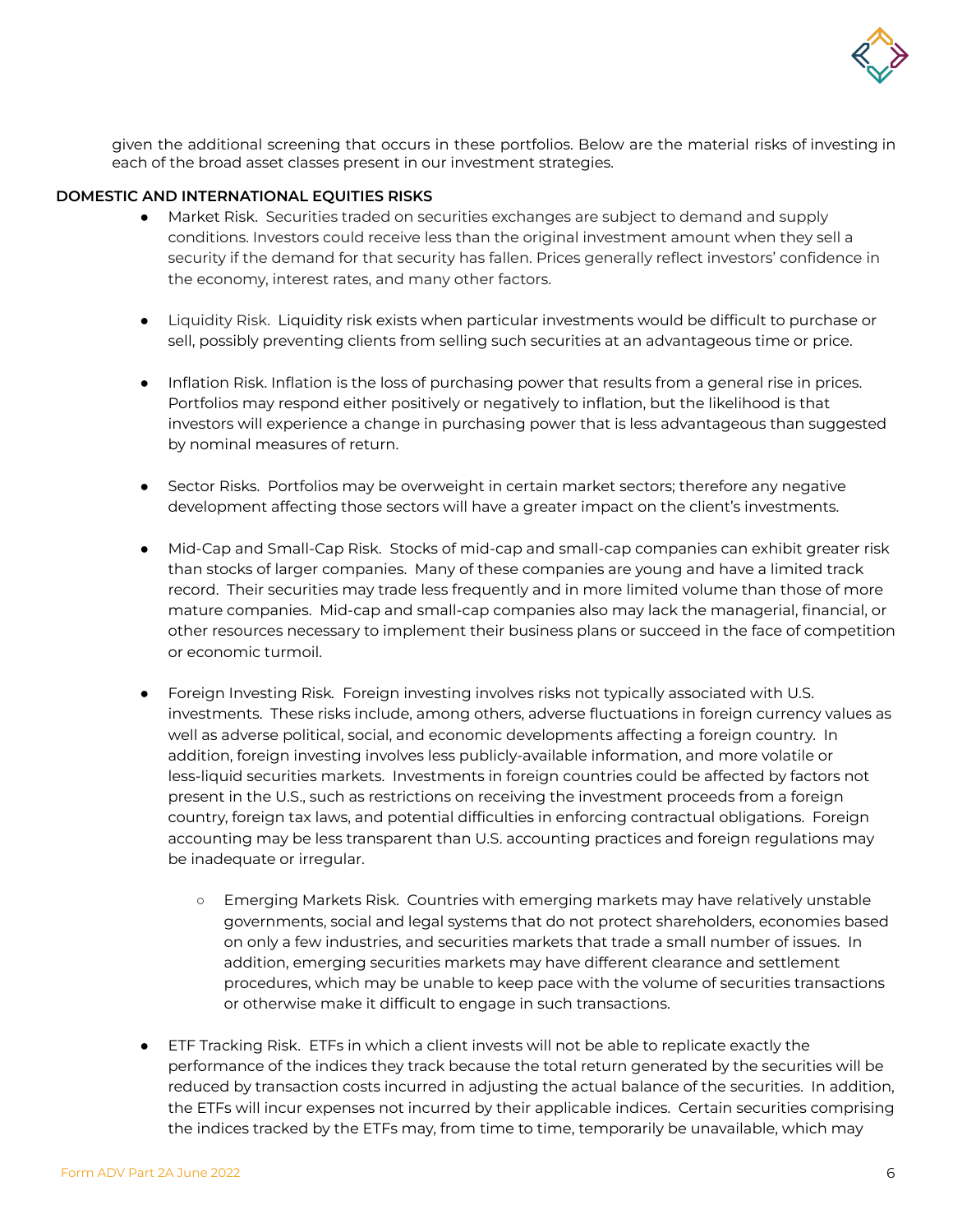

further impede the ETF's ability to track their applicable indices. The market value of ETF shares may differ from their net asset value. This difference in price may be due to the fact that the supply and demand in the market for the ETF shares at any point in time is not always identical to the supply and demand in the market for the underlying basket of securities. Accordingly, there may be times when an ETF share trades at a premium or discount to its net asset value.

#### **FIXED INCOME RISKS**

- Bond Market Risk. The risk that the bond market as a whole would decline, bringing the value of individual securities down with it regardless of their fundamental characteristics.
- Interest Rate Risk. Security price and total return will vary in response to changes in interest rates. If rates increase, the market value of bonds generally will decline, as will the value of your investment. Securities with longer maturities tend to produce higher yields, but are more sensitive to changes in interest rates and are subject to greater fluctuations in value.
- Credit Risk. A bond issuer's credit rating may change, which can cause price volatility, and in the case of a credit rating downgrade, lower prices.
- Liquidity Risk*.* The risk that investors may have difficulty finding a buyer when they want to sell and may be forced to sell at a significant discount to market value. Liquidity risk is greater for thinly traded securities such as lower-rated bonds, bonds that were part of a small issue, bonds that have recently had their credit ratings downgraded or bonds that were sold by an infrequent issuer. Bonds are generally the most liquid during the period right after issuance when the typical bond has the highest trading volume. Liquidity risk may also result during large scale disruption of the financial system.
- Default Risk. The possibility that a bond issuer will be unable to make interest or principal payments when they are due. If these payments are not made according to the agreements in the bond documentation, the issuer can default.
- Call Risk. Some corporate, municipal and agency bonds have a "call provision" entitling their issuers to redeem them at a specified price on a date prior to maturity. Declining interest rates may accelerate the redemption of a callable bond, causing an investor's principal to be returned sooner than expected. In that scenario, investors have to reinvest the principal at the lower interest rates
- C. Adasina Social Capital generally employs investment strategies that do not involve a significant or unusual risk other than those common to equity and debt markets.

### <span id="page-7-0"></span>Item 9 – Disciplinary Information

Registered investment advisers are required to disclose all material facts regarding any legal or disciplinary events that would be material to your evaluation of Adasina or the integrity of Adasina's management. However, Adasina Social Capital has no information applicable to this item and has never been involved in a disciplinary event.

# Item 10 – Other Financial Industry Activities and Affiliations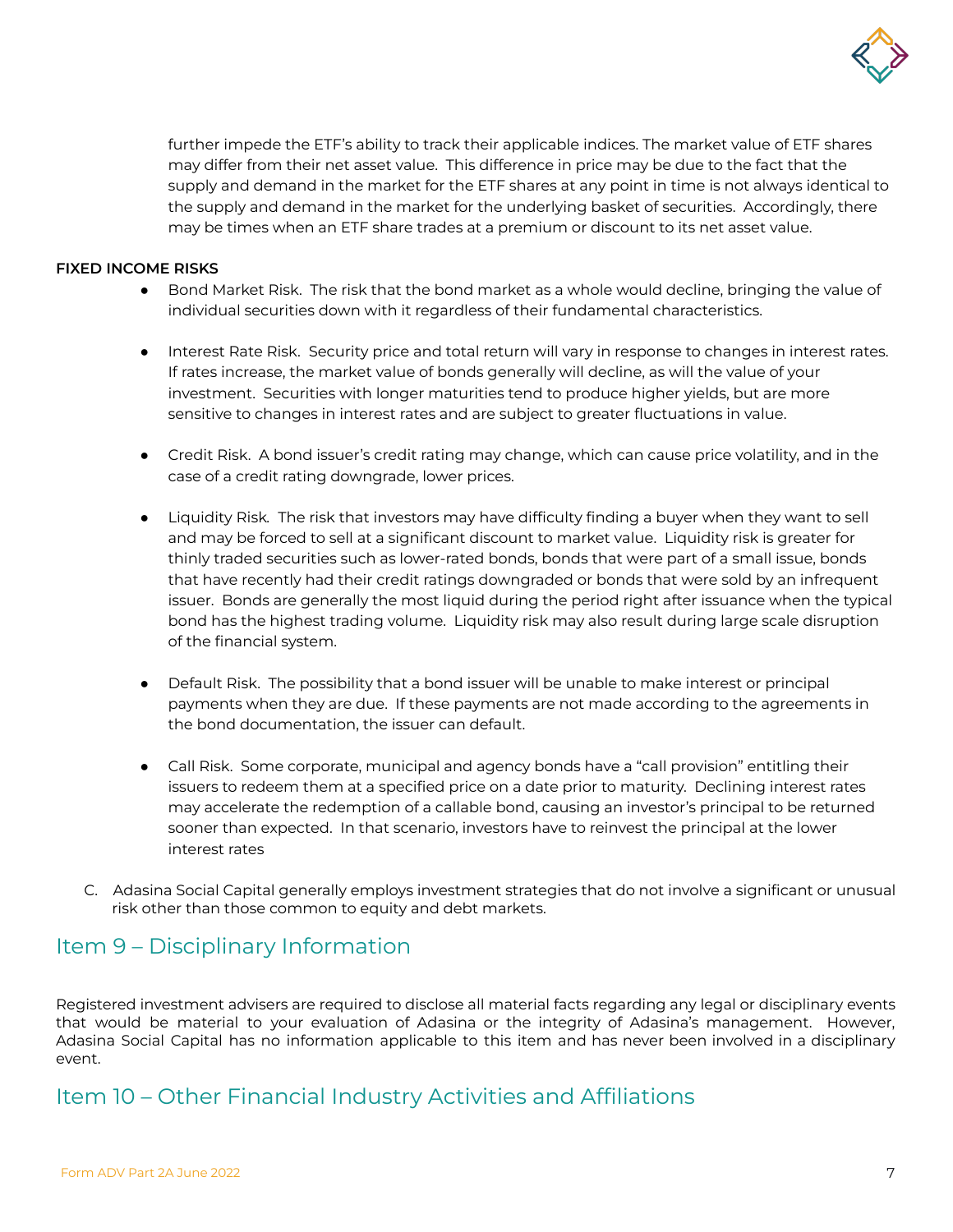

- A. Adasina Social Capital is not registered as a broker-dealer and our employees are not registered representatives of any broker-dealer.
- B. Neither Adasina Social Capital nor its employees are registered as a Futures Commission Merchant, Commodity Pool Operator, or a Commodity Trading Advisor.
- C. Neither Adasina Social Capital, nor its staff, have any relationships or arrangements with any related persons.
- D. Adasina Social Capital does not receive compensation for recommending or selecting other investment advisors for its client assets.

# Item 11 – Code of Ethics

A. Adasina Social Capital has adopted a Code of Ethics for all supervised persons of the firm describing its high standard of business conduct and fiduciary duty to its clients. The Code of Ethics includes provisions relating to the confidentiality of client information, a prohibition on insider trading, restrictions on the acceptance of significant gifts, reporting of certain gifts and business entertainment items, and personal securities trading procedures, among other things. All supervised persons at Adasina must acknowledge the terms of the Code of Ethics annually, or as amended.

Upon request, Adasina Social Capital will provide any client or prospective client a copy of the firm's Code of Ethics.

- B. Adasina Social Capital anticipates that, in appropriate circumstances, consistent with clients' investment objectives, it will cause accounts over which Adasina has management authority to effect, and will recommend to investment advisory clients or prospective clients, the purchase or sale of securities in which Adasina, its affiliates and/or clients, directly or indirectly, have a position of interest. Adasina's employees and associated persons are required to follow Adasina's Code of Ethics that ensures that, if a conflict of interest arises between Adasina and the client, the best interest of the client will prevail.
- C. Subject to satisfying this policy and applicable laws, officers, directors and employees of Adasina Social Capital and its affiliates may trade for their own accounts in securities which are recommended to and/or purchased for Adasina's clients. The Code of Ethics is designed to assure that the personal securities transactions, activities, and interests of Adasina employees will not interfere with (i) making decisions in the best interest of advisory clients and (ii) implementing such decisions while, at the same time, allowing employees to invest for their own accounts. Under the Code of Ethics, certain classes of securities have been designated as exempt transactions, based upon a determination that these would materially not interfere with the best interest of Adasina's clients.

Nonetheless, because the Code of Ethics, in some circumstances, would permit employees to invest in the same securities as clients, there is a possibility that employees might benefit from the market activity of a client account in a security. However, employee trading is continually monitored under the Code of Ethics to reasonably prevent conflicts of interest between Adasina, its employees and associated persons, and its clients.

D. Certain affiliated accounts may trade in the same securities with client accounts at the same time, on an aggregated basis, when consistent with Adasina Social Capital's obligation of best execution. In such circumstances, the affiliated and client accounts will share commission costs equally and receive securities at a total average price. Adasina's employees and persons associated with Adasina are required to follow the Firm's Code of Ethics, which ensures that, if a conflict of interest arises between Adasina and a client, the best interest of the client will prevail.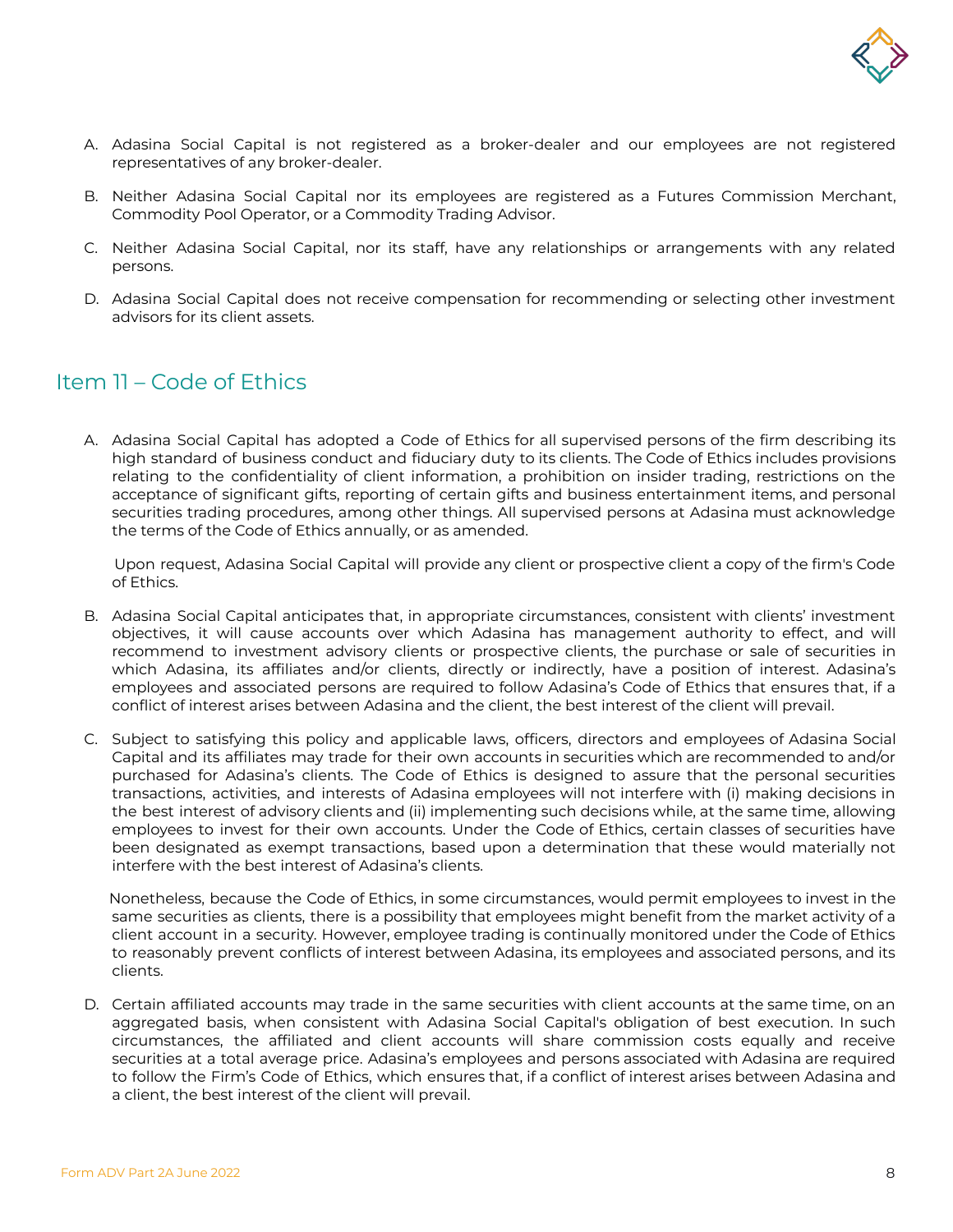

# <span id="page-9-0"></span>Item 12 – Brokerage Practices

#### A. **INSTITUTIONAL ADVISORY SERVICES** - Selecting Brokers/Custodians

Adasina Social Capital does not maintain custody of advised or sub-advised assets. End-client assets must be maintained in an account at a "qualified custodian," generally a broker-dealer or bank, but Adasina is not involved in any broker, or custodial decisions.

#### **INDIVIDUAL CLIENT SERVICES** - Selecting Brokers/Custodians

Adasina Social Capital does not maintain custody of Individual client assets that we manage; although we may be deemed to have custody of client assets if authority to withdraw assets from account(s) is given (see Item 15, below).

Assets must be maintained in an account at a "qualified custodian," generally a broker-dealer or bank. Adasina requires that clients use Charles Schwab & Co., Inc. (Schwab), registered broker-dealer, SIPC member, as the qualified custodian ("the custodian"). Adasina is independently owned and operated and is not affiliated with any custodian. The custodian will hold client assets in a brokerage account and buy and sell securities when Adasina Instructs them to. While Adasina requires that clients use the custodian as custodian/broker, clients will decide whether to do so and will open the account by entering into an account agreement directly with them. Adasina will not open the account for clients, although we may assist clients in doing so. If clients do not wish to place assets with the custodian, then Adasina cannot manage client accounts.

Factors considered in selecting, or recommending, broker-dealers:

Combination of transaction execution services and asset custody services (generally without a separate fee for custody) and capability to execute, clear, and settle trades;

- Capability to facilitate transfers and payments to and from accounts;
- Breadth of available investment products (stocks, bonds, mutual funds, ETF's, etc.);
- Competitiveness of the price of services, willingness to negotiate prices; and
- Quality of services, reputation, financial strength, security and stability.

Custodian provides Adasina and our clients with access to their institutional brokerage services (trading, custody, reporting, and related services), many of which are not typically available to retail customers. They also make available various support services. The support services are generally available on an unsolicited basis (we don't have to request them) and at no charge to us.

- 1. Adasina does not receive research or other soft dollar benefits.
- 2. Adasina does not receive any referrals from a broker-dealer or third party.
- 3. Adasina does not routinely recommend, request or require that a client direct us to execute transactions through a specified broker-dealer.

Adasina does not routinely permit clients to direct brokerage. As we have discretionary trading authority over all client accounts, we may decline to work with clients who would like to direct brokerage.

B. Adasina Social Capital aggregates the purchase and sale of securities in client accounts whenever possible and appropriate. When they do occur, non-aggregated trades are typically the result of trading at the client's request, for example, when a client requests a withdrawal and there is insufficient cash in the account such that a trade is required in order to raise the required funds.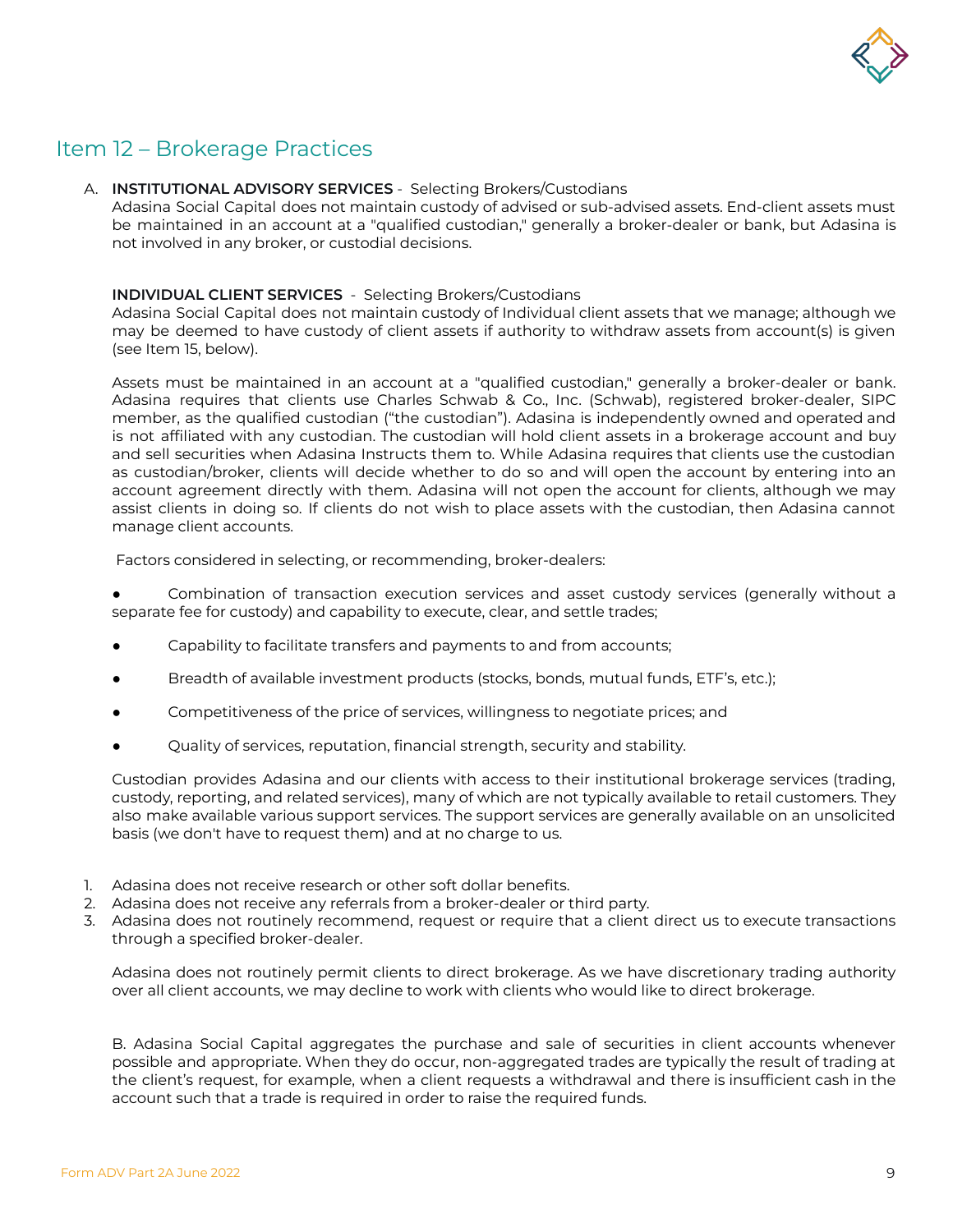

# <span id="page-10-0"></span>Item 13 – Review of Accounts

#### **INDIVIDUAL CLIENT SERVICES**

Adasina Social Capital periodically reviews Individual client investment accounts in the following ways:

- A. Accounts are reviewed, on an ongoing basis, by qualified staff members of Adasina, supervised by Cassandra "Sandy" Holmes. At least semi-annually, each client account is reviewed to evaluate the need for rebalancing. No less than annually, Adasina offers an opportunity for clients to update us on risk tolerance, time horizon, and investment philosophy; account service needs and performance may also be reviewed.
- B. Other than periodic reviews of client investment accounts are triggered by Individual client request or inquiry, a change in a client's investment objectives, tax considerations, large deposits or withdrawals, changes in economic climate, or updates to social screens.

C. RIA investment management clients can access online on-demand performance reports detailing investments and changes in asset values. As stated in Item 15, these clients also receive standard account statements from the custodian no less than quarterly.

### <span id="page-10-1"></span>Item 14 – Client Referrals and Other Compensation

- A. Adasina Social Capital receives no economic benefit from any person or entity for Individual client services.
- B. Adasina does not directly, or indirectly, compensate any person or entity for Individual client referrals.

### <span id="page-10-2"></span>Item 15 – Custody

Under government regulations, Adasina is deemed to have custody of Individual client assets if, for example, clients authorize us to instruct the custodian to deduct advisory fees directly from client account(s) or if they grant Adasina authority to move money to another party's account. The custodian maintains actual custody of assets. Individual clients will receive account statements directly from them at least quarterly. Statements will be sent to the email or postal mailing address provided. Clients should carefully review those statements, promptly, when received.

### Item 16 – Investment Discretion

#### **INSTITUTIONAL ADVISORY SERVICES**

In most cases Adasina Social Capital acts as the sub-advisor, or model manager, to institutional profiles, and does not have discretion over strategy assets.

In the rare cases that Adasina Social Capital has discretionary authority we may execute transactions, the purchase and sale of securities, arrange for payments, and generally act in most matters necessary to the handling of the account. Such discretion is to be exercised in a manner consistent with Adasina's Code of Ethics. Investment guidelines and restrictions must be provided to Adasina in writing.

#### **INDIVIDUAL CLIENT SERVICES**

Adasina Social Capital receives discretionary authority from the Individual client, at the outset of a relationship, to execute transactions without a client's prior approval. These transactions may include the purchase and sale of securities, arrange for payments, and generally acting on behalf of clients in most matters necessary to the handling of the account(s). In all cases, however, such discretion is to be exercised in a manner consistent with the